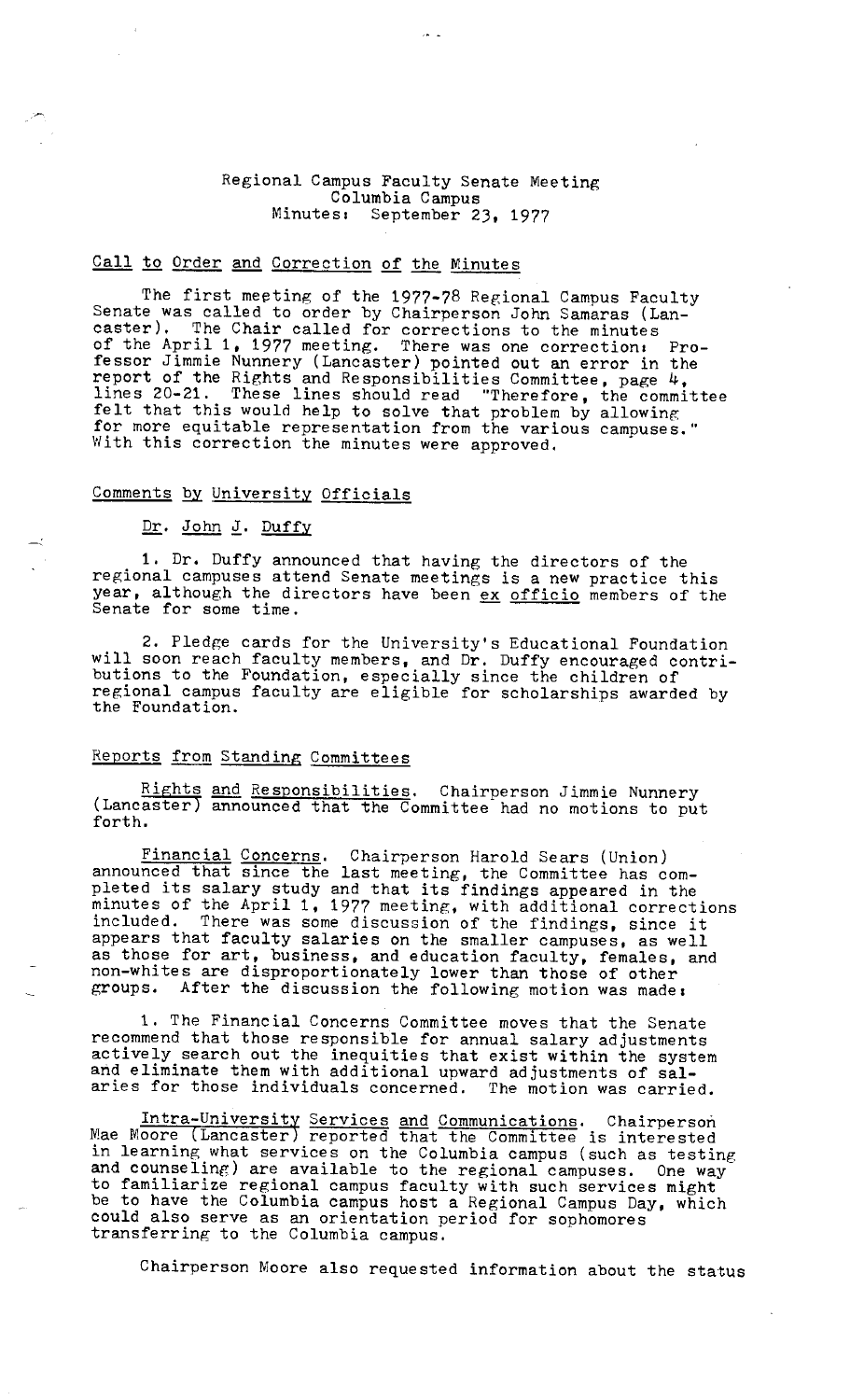of films purchased by the Regional Campus Office which are now housed at the Instructional Services Center. Dr. Duffy responded by saying that those films, as well as all but a few of the Cenby saying that those films, as well as all but a few of the error of the starting of the starting of the starting of  $\frac{1}{2}$ 

Professor John Wright (Union) discussed the interest shown in establishing closer contact between regional campus faculty and their counterparts on the Columbia campus. Various formats for such an interaction were proposed, and Dr. Duffy announced that he and Provost Davis will look into the matter further. If such a program can be established, the Regional Campus Office will absorb the travel and other incidental expenses involved.

In response to the suggestion concerning Regional Campus Day, Dr. Duffy reminded the Senate of the annual deans' visitation tour, which involves deans from the Columbia campus visiting each of the regional campuses to help with preadvisement. The tour, however, does not provide a means for informing faculty members about the main-campus services available to them.

Jerry Dockery (Military Campuses) suggested that University 101 is an excellent source of information about the services the University provides.

Executive Committee. Chairperson John Samaras discussed the current attempt to set more clearly defined requirements for the associate degree, Presently, the only requirements are that a student complete at least sixty hours and have a GPR of at least 2,0, Regional campus faculty members are encouraged to suggest additional requirements but snould keep in mind that any recommendations must have Senate approval before they can be put into effect.

## Reports from Special Committees

Library Committee. Representative John Wright (Union) reported that the Committee met on May 2, July 14, and September 22. The following topics were discussed:

1. There has been a serious problem in getting both students and faculty to return overdue books. The Committee and Mr. Toombs jointly sent letters to deliquent students and faculty members, which resulted in the recovery of many volumes. In those members, which resulted in the recovery of many volumes. In transportance books have still not been returned, another letter stating that further action, including legal action, will be stating that further action, inc.

2.The Committee's recommendation that a person not have more than ten items in process at one time through intralibrary loan was discussed with Mr. Toombs at the July 14 meeting and met with very little opposition.

3, Professor Wright announced that the 1977-78 budget for library equipment and books has been increased from  $$891,000$  to \$908,000.

4. At the September 22 meeting, the new intra-library loan arrangement was discussed, Under this arrangement the regional campus faculty will have the same privileges as the Columbia campus faculty and the added advantage that the regional campus librarians will return the materials to Columbia for them. A form has been developed for the use of faculty members who wish to request books, and further regulations are in the process of being formulated.

Curricula and New Courses Committee. Kathy Gardner (Lancaster) reported for representative Marnie Foster who was unable to attend. The Committee has met several times but has discussed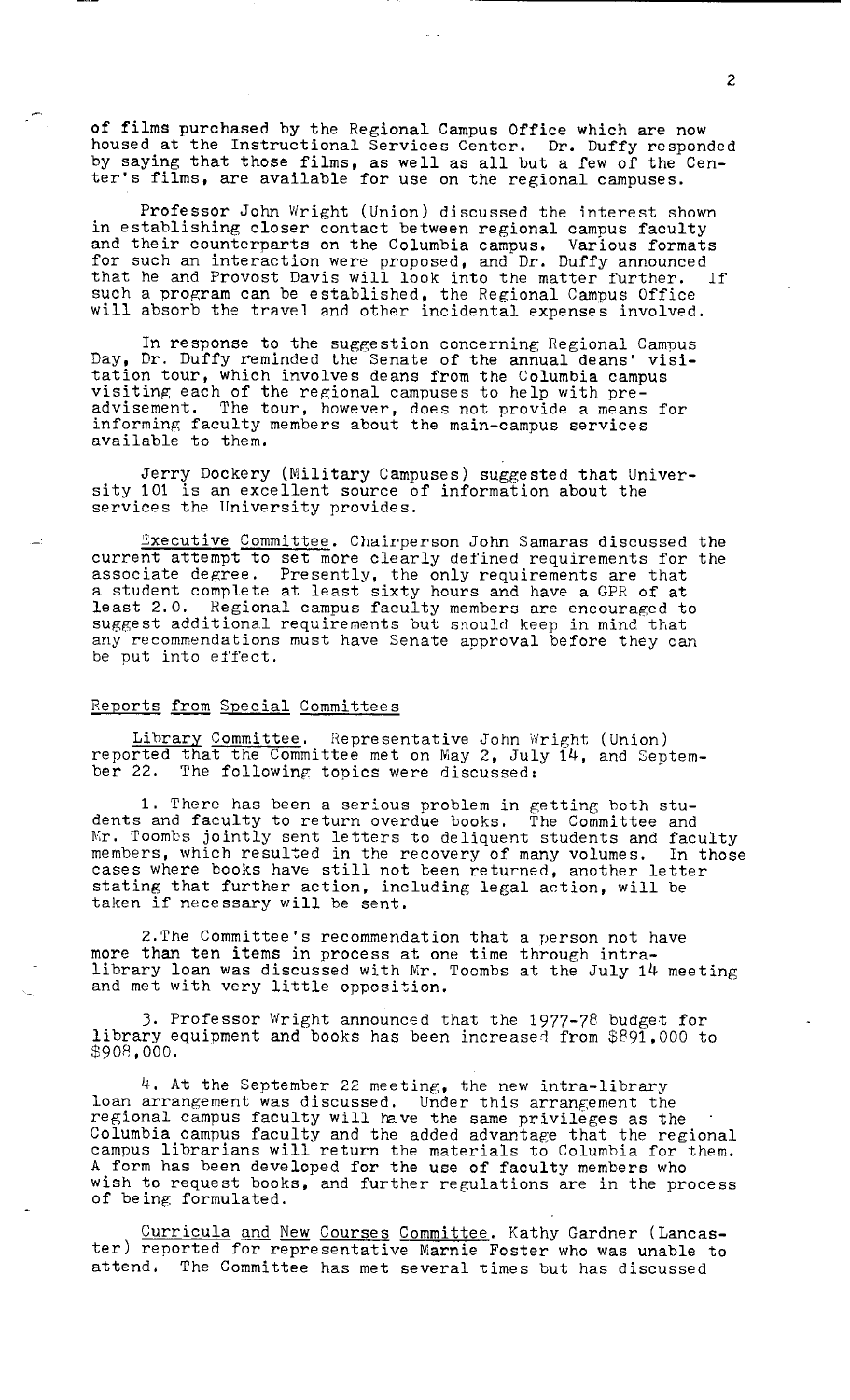nothing pertinent to the Senate's concerns.

Faculty Welfare Committee. Representative Pete Maness announced that he had no report to present at this session.

Academic Affairs-Faculty Liaison Committee. Representative Jimmie Nunnery announced that the Committee met on September 10 and presented the following report:

1. Hugh Norton was elected Chairman of the Committee, and Jimmie Nunnery the Vice Chairman.

2. Dr. Robert Felix (Chairman, University Faculty Senate) is currently gathering information about the vesting period in the State Retirement System which varies from eight years for members of the General Assembly to fifteen years for University members of the deneral assembly to firteen years for university<br>personnel. Once all the pertinent data have been assembled, a recommendation concerning this matter will be made,

3, The College of Charleston has asked that the University offer a masters degree program in the field of public administration on its campus, since the College was not approved to offer the program independently. This request has been approved by the Academic Affairs Committee and by the Board of Trustees and is currently being reviewed by the Higher Education Commission.

4. The creation of a librarian specialist degree is also in the process of being approved. This degree would provide an opportunity for study beyond the masters degree in Library an opportantly for study beyond the masters degree in Library<br>Science, but it is not equivalent to a Ph.D, although the credits earned could later be applied to the Ph.D. Since the degree could be offered without hiring additional faculty or incurring any other significant expenses, the Committee approved the any constructionally expenses, the committee approved the<br>request for the program, as has the Board of Trustees. It is currently being reviewed by the Higher Education Commission.

## Unfinished Business

Regional campus librarians are to contact Mary Ann Camp (Library Coordinator for the Regional Campuses) at Ext. 4206 to arrange for borrowing books and/or xeroxed materials from the Thomas Cooper Library. Regional campus faculty can still check out materials when they are in Columbia provided that they have valid ID cards. Validation stamps are sent to the regional campuses each semester and are also available on the Columbia campus,

#### New Business

1. The Executive Committee has appointed Harold Sears (Union), Pete Maness (Sumter), and Mae Moore (Lancaster) to an ad hoc committee to study the Regional Campus Faculty Manual. The committee will review the minutes of past Senate meetings to gather suggested changes, determine which of the changes have been approved by the Board of Trustees, and request action on any changes that have not been approved, The committee will also suggest any changes that their study indicates are needed. It buggess any enanges that their study indicates are needed.<br>will then present its proposals first to the Senate for its approval and then to the Board of Trustees.

2. Pete Maness has been appointed as a member-at-large to the Executive Committee to fill the vacancy created by Don Weser's departure.

3. Jerry Dockery (Military Campuses) suggested that the Senate, in its consideration of requirements for the associate degree, take into consideration accepting College Level Education